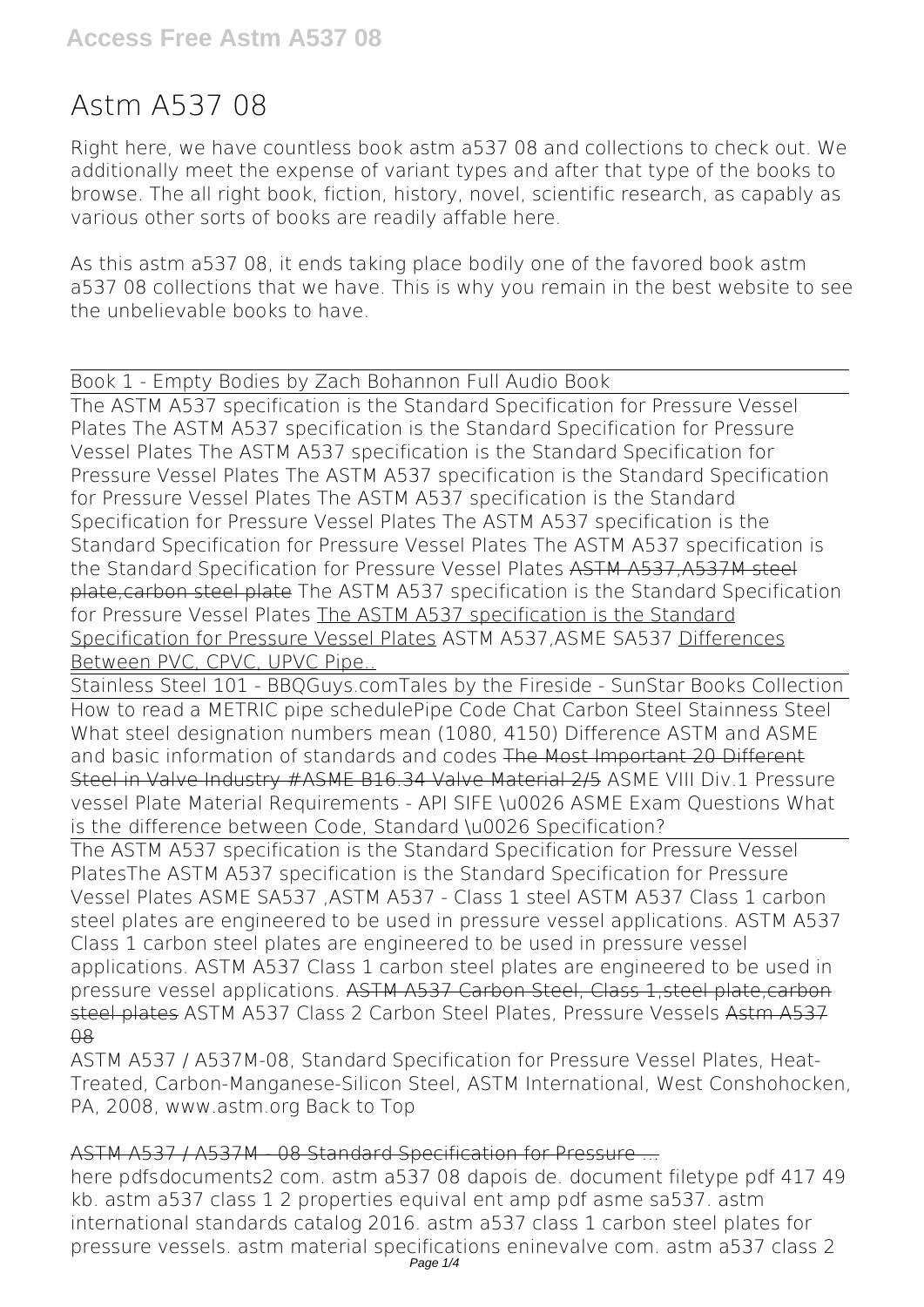carbon steel plates for pressure vessels. astm a537 a537m 08 standard specification for press. astm a537 08 bkunst de. astm a537 standard.

## Astm A537 08 Pdf - Universitas Semarang

ASTM A537 standard refers to pressure vessel plates, material in heat-treated, carbon-manganese silicon steel. Based on different strength and heat treatment, it ranges to Class 1, 2 and 3. The maximum thickness under ASTM A537 Class 1 is 100 mm [4 inch], and 150 mm [6 inch] for Class 2 and Class 3.

### ASTM A537 Class 1, 2 and 3 Steel Plates Specification ...

ASTM A537. The ASTM A537 specification covers heat treated carbon steel plates for pressure vessel applications. ASTM A537 Class 1 plates are supplied in the normalised condition whilst Class 2 plates are quenched and tempered. ASTM A537 carbon steel plates promote greater tensile and yield strength than pressure vessel plates supplied under the ASTM A516 standard.

# ASTM A537 | High Yield Steel | Supplier | Company

Read PDF Astm A537 08 Astm A537 08 Thank you very much for downloading astm a537 08. Maybe you have knowledge that, people have search numerous times for their chosen novels like this astm a537 08, but end up in harmful downloads. Rather than reading a good book with a cup of tea in the afternoon, instead they cope with some

### Astm A537 08 cable.vanhensy.com

ASTM A537 Class 2. ASTM A537 Class 2 steel is a higher yield and tensile strength material used in the fabrication of pressurised vessels and steel boilers. The steel includes the alloying of carbon, manganese and silicon and is heat treated using the quenched and tempered method which gives the material its residual strength.

# ASTM A537 Class 2 | Pressure Vessel Steel | Supplier

Download File PDF Astm A537 08 Astm A537 08 Recognizing the quirk ways to get this book astm a537 08 is additionally useful. You have remained in right site to begin getting this info. acquire the astm a537 08 join that we offer here and check out the link. Page 1/27

#### Astm A537 08 aggm.vbosvb.artisticocali2015.co

ASTM A537 CL1 steel plate /sheet,ASTM A537 CL1 steel plate/sheet, under ASTM standard, we can regard A537 CL1 steel plate/sheet for simple pressure vessels steel. A 537 Class 1carbon steel plates are engineered to be used in pressure vessel applications.A537 Class 1 steel plates shall be normalized in all of thickness.

# ASTM A537 CL1 steel plate

Applications of ASTM A537 Class 1 Carbon Steel Plate. The material is a normalised steel which is heat treated and as a consequence displays greater yield and tensile strength than the more standard ASTM A516 grades. The steel is ideal for use in pressurised service both in boilers and pressure vessels and Masteel UK Limited supplies A537 Class 1 plates to the world's leading fabricators who in turn serve the Oil, Gas and Petrochemical industry.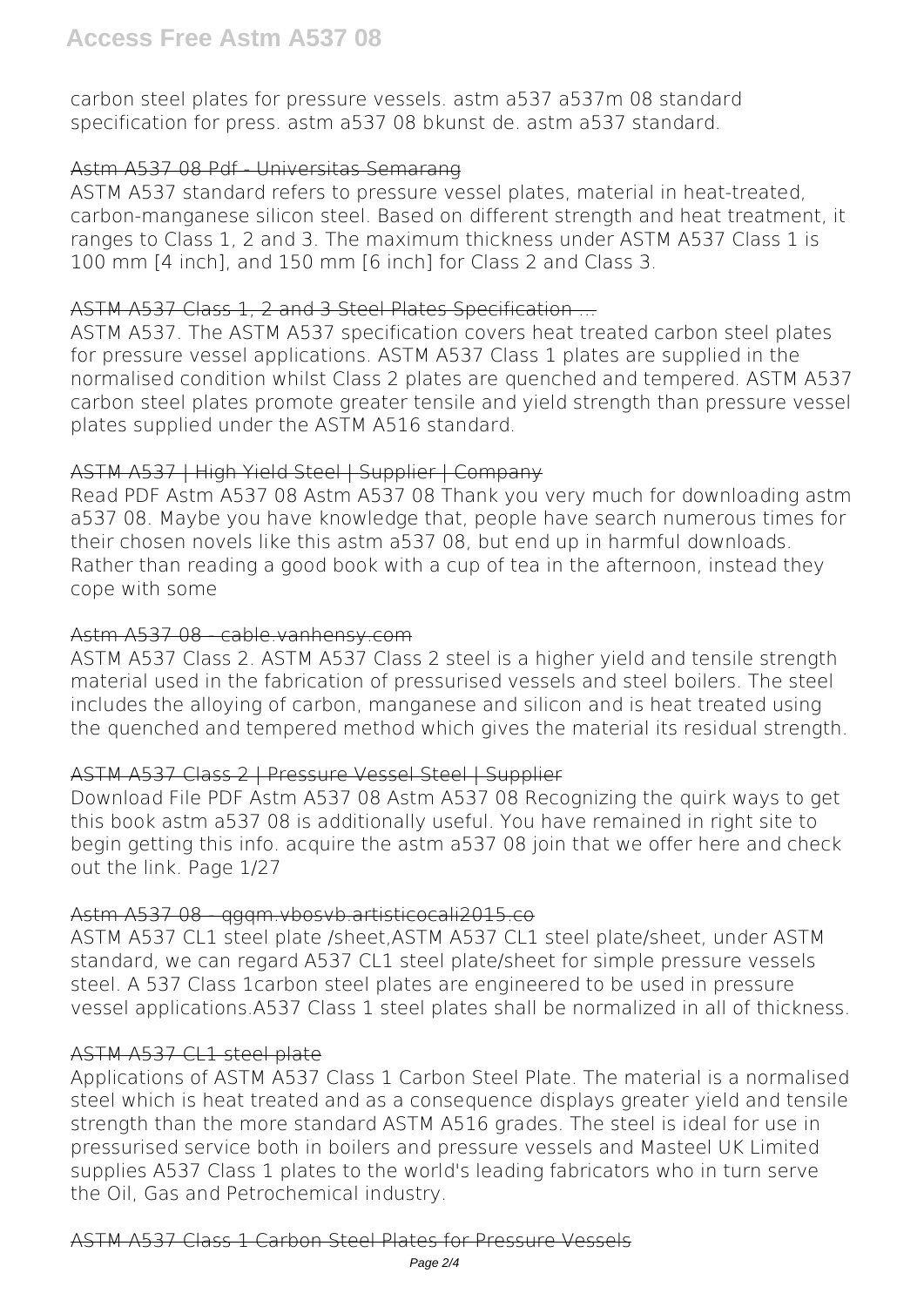astm a537 / a537m - 20 Standard Specification for Pressure Vessel Plates, Heat-Treated, Carbon-Manganese-Silicon Steel Active Standard ASTM A537 / A537M | Developed by Subcommittee: A01.11

### ASTM A537 / A537M - 20 Standard Specification for Pressure ...

ASTM A537 CL.1 Equivalent. You can check the p355gh, Q345R. Because of alloy element at ASTM A537 CL.1 Equivalent, there is no exactly grade who can replace it. So please discuss grade with your engineer department. Normally ASTM A537 CL.1 plates are normally supplied in the as-rolled condition. The plates may be ordered normalized or stress ...

### What is ASTM A537 CL.1 Equivalent steel grade Stainless ...

Astm A537 08 - cable.vanhensy.com Read Online Astm A537 08 Astm A537 08 Getting the books astm a537 08 now is not type of challenging means. You could not isolated going subsequently ebook store or library or borrowing from your associates to entrance them. This is an certainly simple means to specifically acquire guide by on-line. Astm A537 08

# Astm A537 08 Pdf | calendar.pridesource

ASTM A537 Heat-Treated PVQ Steel Plate High-strength heat-treated ASTM A537 PVQ steel plate is ideal for both boilers and pressure vessels. Overview: Heattreated pressure vessel quality steel plate to increase yield and tensile strength, especially when compared to A516 grades. Available in three classes: 1, 2 and 3.

#### ASTM A537 Steel Plate - Class 1 & Class 2 | Leeco Steel, LLC

ASTM A537 The ASTM A537 specification is the Standard Specification for Pressure Vessel Plates, Heat-Treated, Carbon-Manganese-Silicon Steel used in the applications of fusion welded pressure vessels and structures.

#### ASTM A537 SSAB

The steel includes the alloying of carbon, manganese and silicon and is heat treated using the quenched and tempered method which gives the material its residual strength. Sourced by the world's leading fabricators, ASTM A537 Class 2 is a material used extensively by the oil, gas and petrochemical industry.

#### ASTM A537 Class 2 Carbon Steel Plates for Pressure Vessels

ASTM D6880/D6880M-19 pdf free download.Standard Specification for Wood Boxes.This pdf file is shared by Kevin from Australia. ASTM D6880/D6880M-19 covers the fabrication of wood boxes. These wood boxes, when constructed, filled and closed, shall be used for...

#### ASTM Standards Free Standards Download

ANSON STEEL produces ASTM A537 of all grades, ASTM A537 specification covers the standard for heat-treated carbon manganese-silicon steel plates intended for fusion welded pressure vessels and storage tank.

# ASTM A537 Class1|Class2|Class3 Pressure Vessel Plate for ...

Description / Abstract: ASTM A537/A537M, 2020 Edition, May 1, 2020 - Standard Specification for Pressure Vessel Plates, Heat-Treated, Carbon-Manganese- Silicon Steel This specification 2 covers heat-treated carbon-manganese-silicon steel